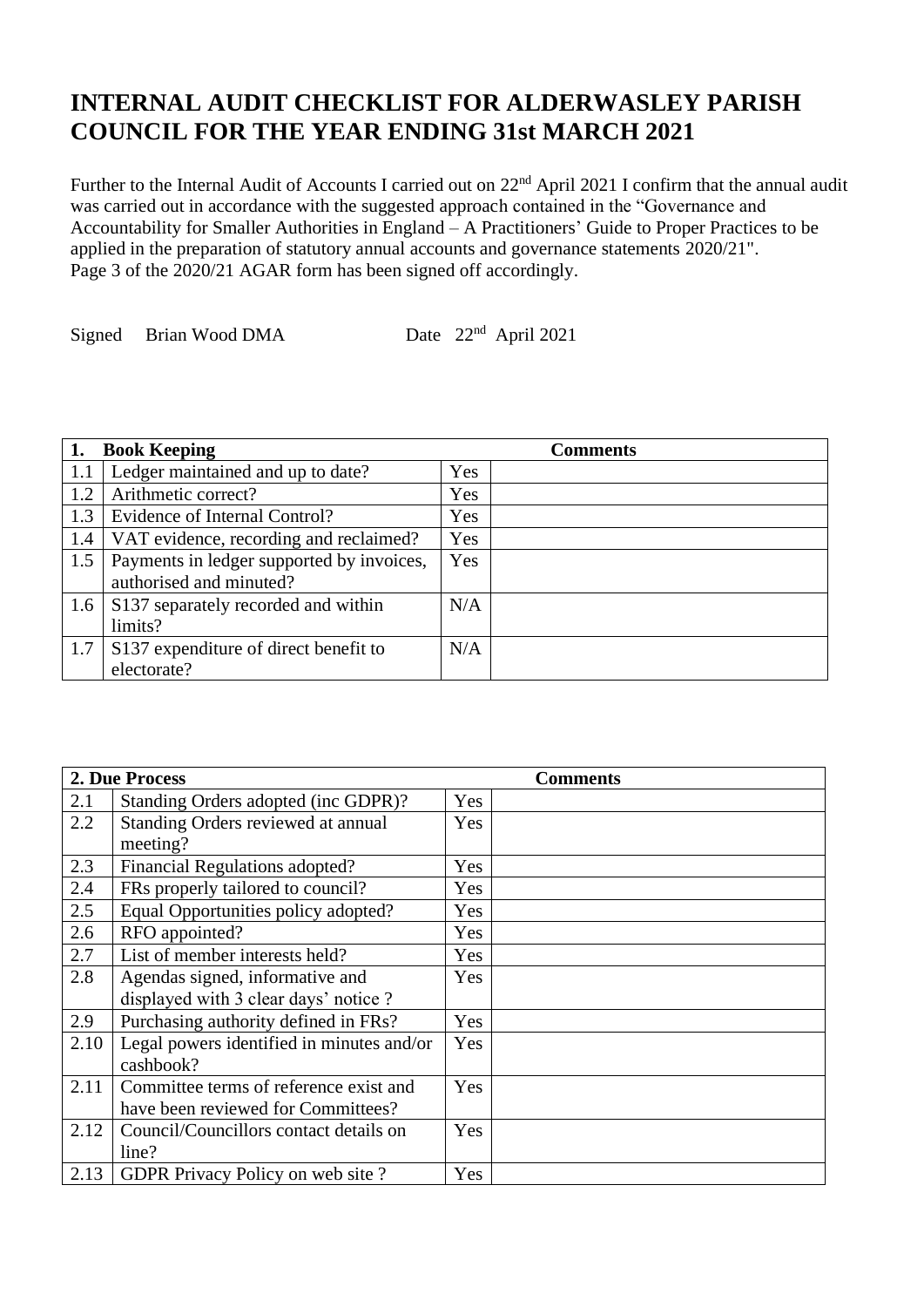|     | 3. Risk Management                         | <b>Comments</b> |  |
|-----|--------------------------------------------|-----------------|--|
| 3.1 | Does scan of minutes reveal any unusual    | No              |  |
|     | activity?                                  |                 |  |
| 3.2 | Annual risk assessment carried out?        | Yes             |  |
| 3.3 | Insurance cover appropriate and adequate?  | Yes             |  |
| 3.4 | Evidence of annual insurance review?       | Yes             |  |
| 3.5 | Internal financial controls documented and | Yes             |  |
|     | evidenced?                                 |                 |  |
| 3.6 | Minutes initialled, each page identified   | Yes             |  |
|     | and overall signed?                        |                 |  |
| 3.7 | Regular reporting and minuting of bank     | Yes             |  |
|     | balance?                                   |                 |  |
| 3.8 | S137 expenditure minuted?                  | N/A             |  |
| 3.9 | Up to date Risk Management Scheme?         | Yes             |  |

| 4. Budget |                                          |                | <b>Comments</b> |
|-----------|------------------------------------------|----------------|-----------------|
| 4.1       | Annual budget to support precept?        | <b>Yes</b>     |                 |
| 4.2       | Has budget been discussed and adopted by | Yes            |                 |
|           | council?                                 |                |                 |
| 4.3       | Any reserves earmarked?                  | <b>Yes</b>     |                 |
| 4.4       | Any unexplained variances from budget?   | N <sub>o</sub> |                 |
| 4.5       | Precept demand correctly minuted?        | Yes            |                 |

|                  | 5. Payroll – Clerk                      | <b>Comments</b> |
|------------------|-----------------------------------------|-----------------|
| 5.1              | Contract of employment?                 | Yes             |
| 5.2              | Tax code issued / contracted out?       | Yes             |
|                  | 5.3   PAYE / NI evidence?               | Yes             |
|                  | 5.4   Has council approved salary paid? | Yes             |
| $5.5$            | Pension provision in place or Opt out?  | Yes             |
| 5.6 <sub>1</sub> | Other payments reasonable and approved  | Yes             |
|                  | by council?                             |                 |

| 6. Payroll – Other |                                           | <b>Comments</b> |  |
|--------------------|-------------------------------------------|-----------------|--|
| 6.1                | Contract of employment?                   | N/A             |  |
| 6.2                | Does council have public liability cover? | N/A             |  |
| 6.3                | Tax code(s) issued?                       | N/A             |  |
| 6.4                | Minimum wage paid?                        | N/A             |  |
|                    | 6.5   Complaints procedure in place?      | Yes             |  |
|                    | 6.6 Current Grievance and Disciplinary    | Yes             |  |
|                    | procedures in place?                      |                 |  |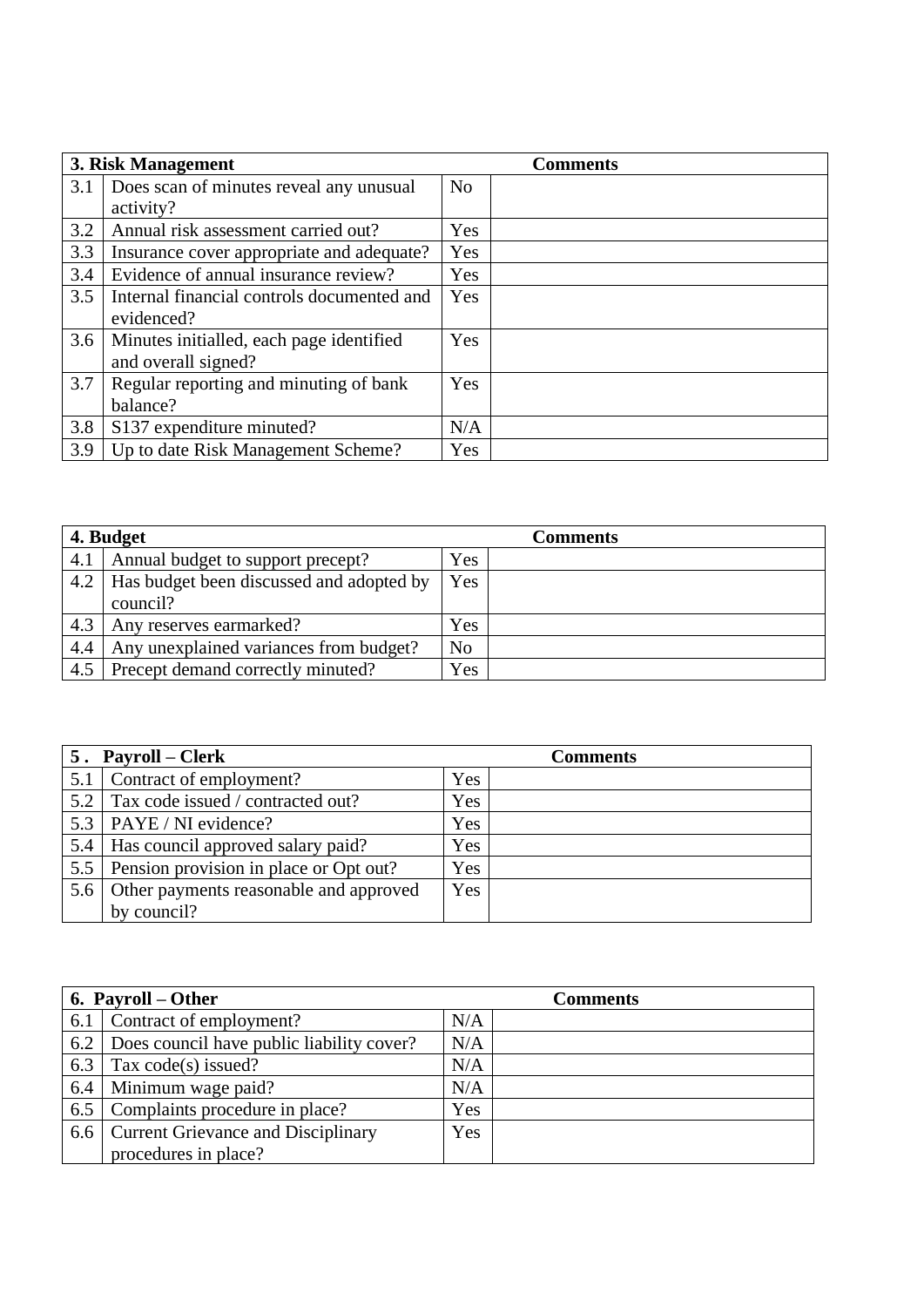| <b>7. Asset Control</b> |                                              |     | <b>Comments</b> |
|-------------------------|----------------------------------------------|-----|-----------------|
| 7.1                     | Does council keep a register of all material | Yes |                 |
|                         | assets owned?                                |     |                 |
| 7.2                     | Is asset register up to date?                | Yes |                 |
| 7.3                     | Value of individual assets included?         | Yes |                 |
| 7.4                     | Inspected for risk and H $& S$ ?             | Yes |                 |

| <b>8. Bank Reconciliations</b> |                                          |                | <b>Comments</b> |
|--------------------------------|------------------------------------------|----------------|-----------------|
| 8.1                            | Is there a bank reconciliation for each  | Yes            |                 |
|                                | account?                                 |                |                 |
| 8.2                            | Reconciliation carried out on receipt of | Yes            |                 |
|                                | statement?                               |                |                 |
| 8.3                            | Any unexpected balancing entries in any  | N <sub>o</sub> |                 |
|                                | reconciliation?                          |                |                 |

|     | 9. Year End Procedures                     | <b>Comments</b> |
|-----|--------------------------------------------|-----------------|
| 9.1 | Year-end accounts prepared on correct      | Yes             |
|     | accounting basis?                          |                 |
| 9.2 | Bank statements and ledger reconcile?      | Yes             |
| 9.3 | Underlying financial trail from records to | Yes             |
|     | presented accounts?                        |                 |
| 9.4 | Where appropriate, debtors and creditors   | Yes             |
|     | properly recorded?                         |                 |
| 9.5 | Has council agreed, signed and minuted     | N <sub>o</sub>  |
|     | sections $1 \& 2$ of the annual return?    |                 |
| 9.6 | Public Rights provision up to date?        | Yes             |
| 9.7 | Was External Audit exemptions correctly    | Yes             |
|     | declared.?                                 |                 |

|      | <b>10. Miscellaneous</b>                  | <b>Comments</b> |
|------|-------------------------------------------|-----------------|
| 10.1 | Have points raised at the last audit been | N/A             |
|      | addressed?                                |                 |
| 10.2 | Has the council adopted a Code of         | Yes             |
|      | Conduct?                                  |                 |
| 10.3 | Is eligibility for General Power of       | Yes             |
|      | Competence properly evidenced?            |                 |
| 10.4 | Are all electronic files backed up?       | Yes             |
| 10.5 | Do arrangements for public inspection of  | Yes             |
|      | council's records exist?                  |                 |
| 10.6 | Public Rights Provision adopted?          | Yes             |
| 10.7 | <b>Complaints Procedure Adopted?</b>      | Yes             |
| 10.8 | Are Training Records kept?                | Yes             |
| 10.9 | Website Accessibility Statement adopted?  | Yes             |

| 11. Charities                         |     | <b>Comments</b> |
|---------------------------------------|-----|-----------------|
| 11.1 Charities reported and accounted | N/A |                 |
| separately?                           |     |                 |